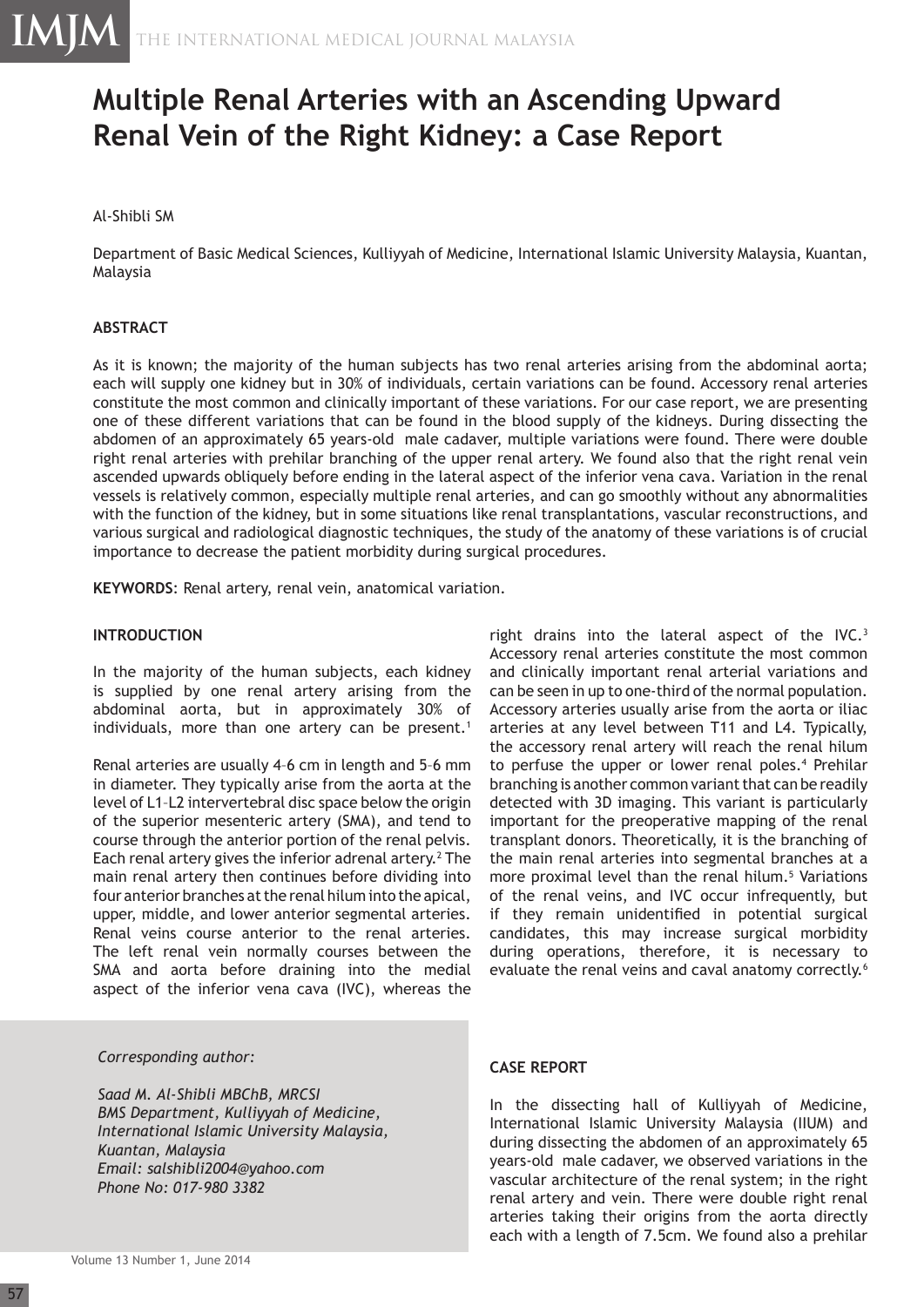

**Figure 1.** Dissection of abdomen showing the right renal vasculature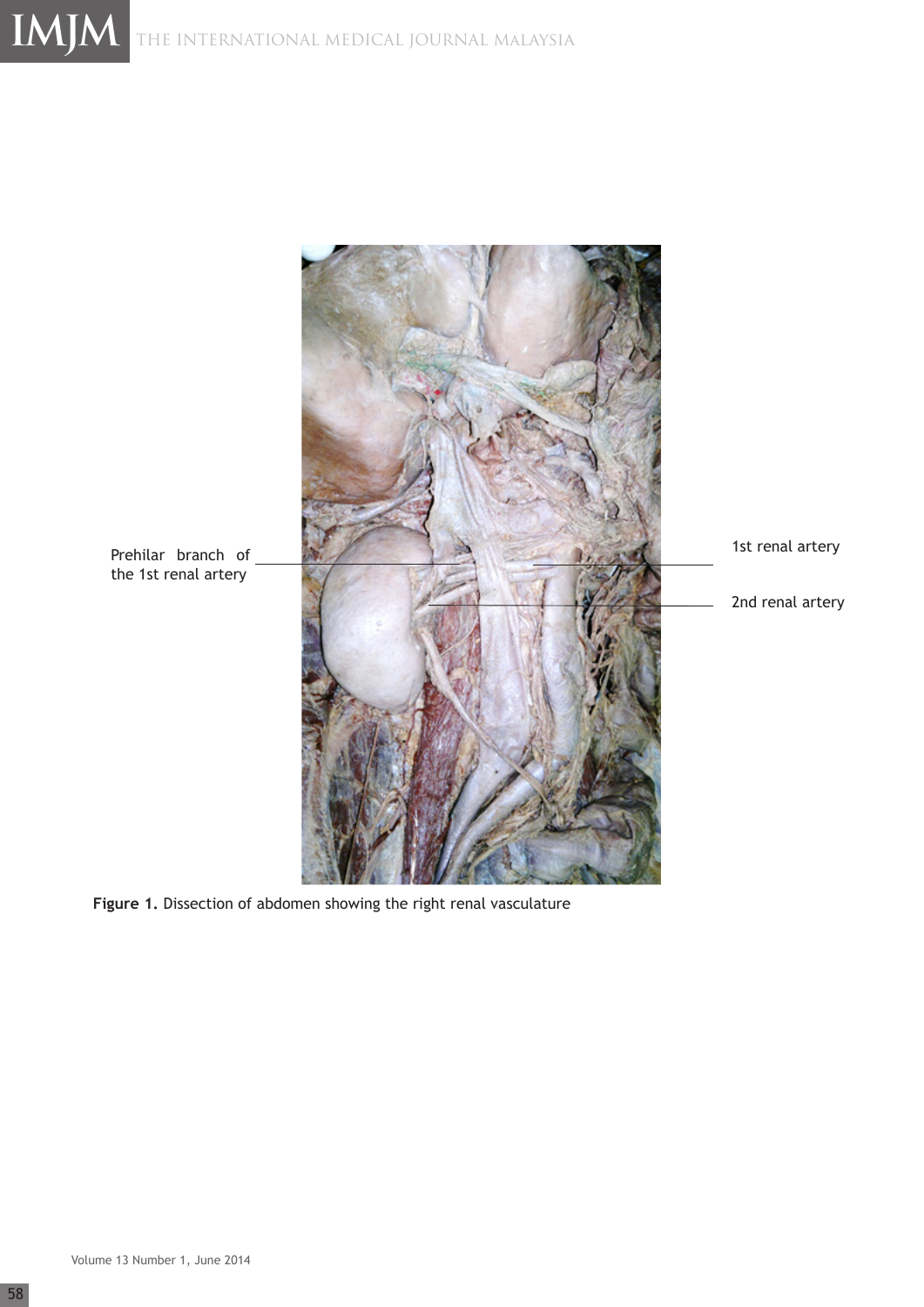

Ascending Upward Renal Vein

**Figure 2**. Dissection of abdomen showing variation in renal vasculature

#### **DISCUSSION**

Each kidney is supplied by one renal artery arising from the abdominal aorta, but in approximately 30% of individuals, more than one artery can be present.<sup>1</sup> Renal veins lie anterior to the corresponding renal arteries and join with the inferior vena cava at close to ninety degree angles. They begin at the hilum of the kidney where three to six tributaries unite.

The left renal vein is longer than the right and takes on the left inferior phrenic vein, left suprarenal vein, left gonadal vein, and left second lumbar vein. This is unlike the right vein, which drain right into the inferior vena cava.

The left renal vein normally courses between the superior mesenteric artery and aorta before draining into the medial aspect of the IVC with an average length of  $2.4 \pm 0.7$ cm,<sup>9</sup> whereas the right drains into the lateral aspect of the IVC.<sup>3</sup>

Variation of the renal vessels had been reported by many authors; Satheesha observed variation in the origin and course of the renal artery. The right renal artery took its origin from the aorta as its ventral branch, and then it descended downwards and to the right in front of the inferior vena cava and then entered the hilum of the right kidney. As the right renal artery passed in front of the inferior vena cava, it gave rise to the right ovarian artery.<sup>7</sup> Turan Pestemalci noticed bilateral triple renal arteries.<sup>8</sup> In our case, we found that there are double right renal arteries taking their origins from the aorta directly, with a prehilar branching of the upper renal artery which normally should be at the hilum of the kidney, then entered the hilum of the right kidney. On the other hand, we found that the right renal vein ascended upwards obliquely before ending in the lateral aspect of the inferior vena cava rather than in its orthtopic position, which is usually horizontal.

Accessory renal arteries constitute the most common and clinically important renal arterial variations and can be seen in up to one-third of the normal population. Accessory arteries usually arise from the aorta or iliac arteries at any level between T11 and L4.4

The most important significance of this abnormality is in laparoscopic surgery and in partial nephrectomy due to the difficulties in ligating or clamping the accessory artery which may lead to disastrous complications, mainly severe bleeding.10

The knowledge of variations of renal vessels is important for surgeons doing kidney transplants and